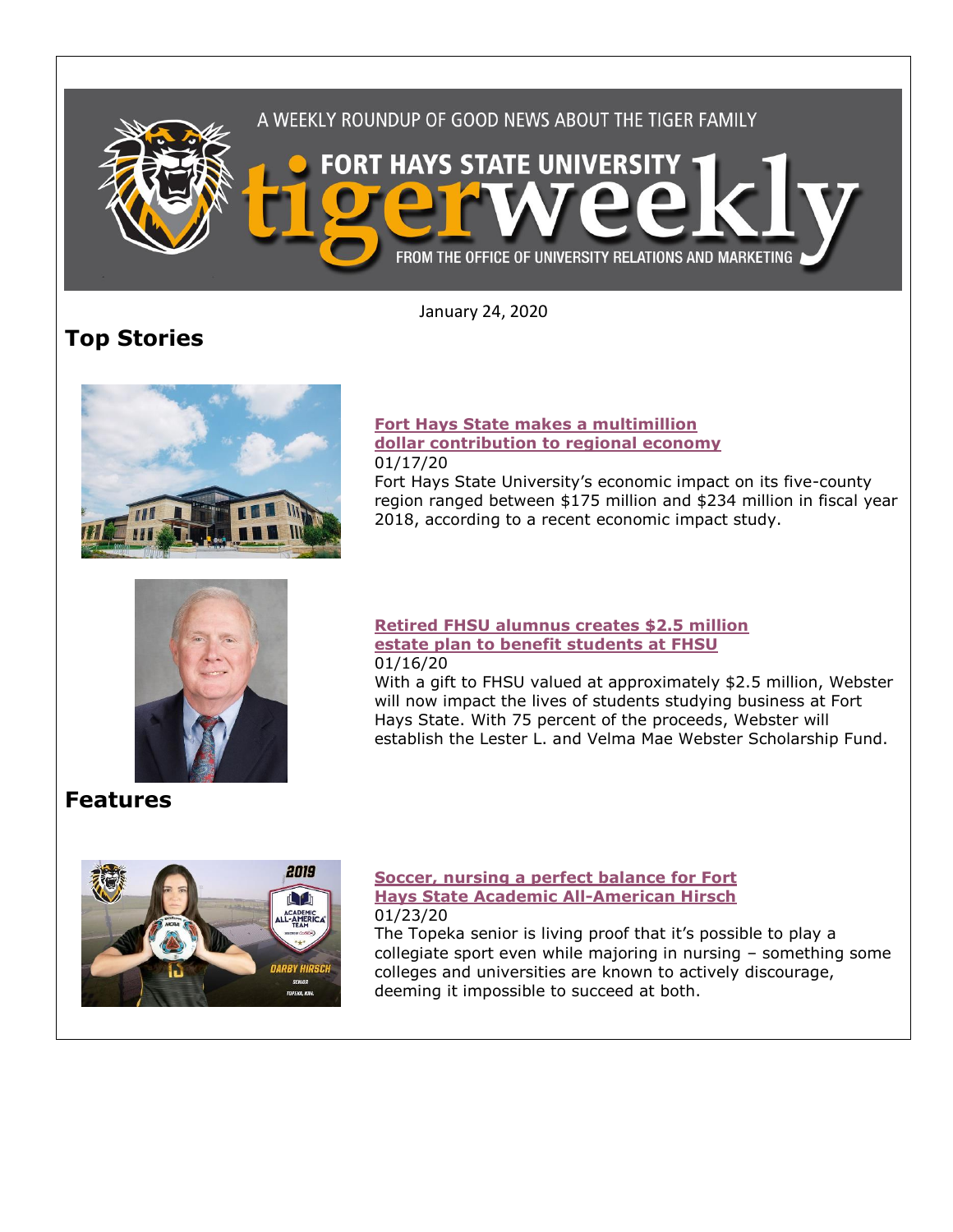

### **[From Gross Memorial Coliseum to Arrowhead Stadium](https://www.fhsu.edu/news/2020/01/from-gross-memorial-coliseum-to-arrowhead-stadium)** 01/17/20

There's more than one way to make it to the NFL from an NCAA Division II school. Even before graduating from D-II Fort Hays State University in December, Tatyana Legette – who grew up in Topeka – took on a seasonal position in event operations for the Kansas City Chiefs at Arrowhead Stadium.

# **Accomplishments and Happenings**



**[Local students named to the Fall 2019 Deans Honor Roll](https://www.fhsu.edu/news/2020/01/local-students-named-to-the-fall-2019-deans-honor-roll-at-fort-hays-state-university)** 01/09/20 Deans at Fort Hays State University have named 1,596 students to the Deans Honor Roll for the fall 2019 semester.



**[Dr. Kenny Rigler named new assistant](https://www.fhsu.edu/news/2020/01/dr.-kenny-rigler-named-new-assistant-dean-in-college-of-education)  [dean in College of Education](https://www.fhsu.edu/news/2020/01/dr.-kenny-rigler-named-new-assistant-dean-in-college-of-education)** 01/21/20 Dr. Kenny Rigler, associate professor of applied technology at Fort Hays State University, has been named assistant dean of the College of Education. He will take up his new post in June.



### **[Awards presentations highlight spring](https://www.fhsu.edu/news/2020/01/awards-presentations-highlight-spring-semester-convocation-at-fort-hays-state)  [semester convocation at FHSU](https://www.fhsu.edu/news/2020/01/awards-presentations-highlight-spring-semester-convocation-at-fort-hays-state)** 01/17/20

Fourteen awards to faculty, staff and students were presented today at Fort Hays State University's annual convocation kicking off the spring semester, held in the Beach/Schmidt Performing Arts Center.



**[Morrison Foundation gift makes](https://www.fhsu.edu/news/2020/01/morrison-foundation-gift-makes-cheyenne-bottoms-video-possible)  [Cheyenne Bottoms video possible](https://www.fhsu.edu/news/2020/01/morrison-foundation-gift-makes-cheyenne-bottoms-video-possible)** 01/17/20

A new introductory video of Cheyenne Bottoms is available for visitors to the Kansas Wetlands Education Center near Great Bend.